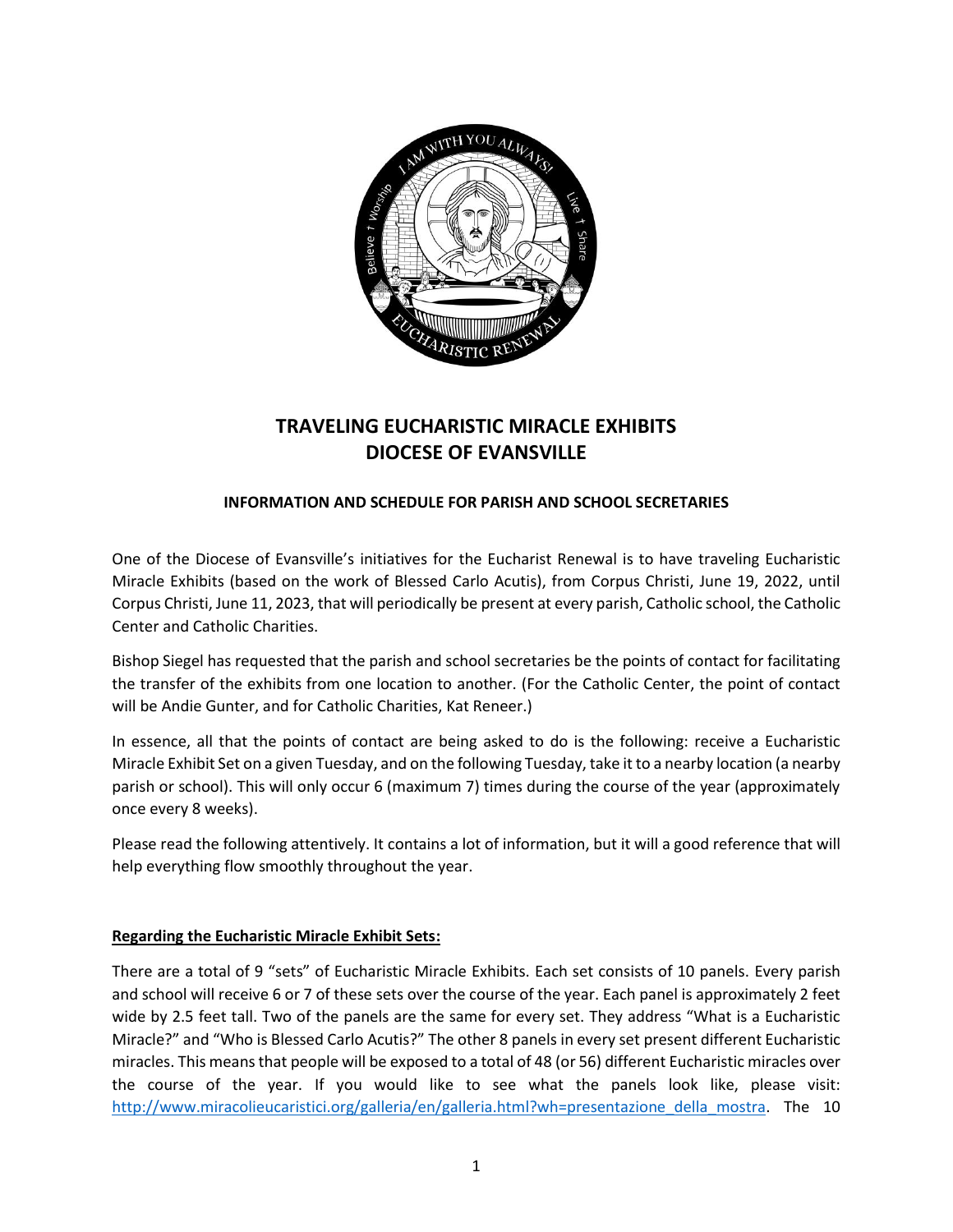panels (made of a corrugated plastic, similar to yard signs) will arrive to you together with a duffel bag that contains 10 foldable tripods.

## **Regarding the Schedule for Hosting the Exhibits:**

In the file entitled "Eucharistic Miracle Exhibits Schedule," you will find a table that contains the schedule for every location in our diocese. Each location only needs to concern themselves with their own row, plus the row directly above their row and the row directly below their row (for the first row, #1—Christ the King, Ferdinand—the row "above" is the last row, #73—St Mary, Huntingburg; likewise, for the last row, #73—St Mary, Huntingburg—the row "below" is the first row, #1—Christ the King, Ferdinand).

- The box in green contains the first date on which you will receive a Eucharistic Miracle Exhibit Set, labeled one through nine. All the listed dates are Tuesdays. If your green box is in bold and italics, the Office of Catechesis will coordinate getting the set to you. For everyone else, *the location listed immediately above your row will be responsible for getting the set to you on your date*. Each location will have 1 set for 1 week. *On the date listed just below your row, you are responsible for getting the set to that location on the date indicated in the box in their row*. For example, Christ the King, Ferdinand (#1) will give Set 1 to St Francis of Assisi, Dale (#2), on June 21, 2022. In turn, St Francis of Assisi, Dale (#2), will give Set 1 to St Martin Parish, Chrisney (#3), on June 28, 2022.
- The box in red contains the last date on which you will receive a Eucharistic Miracle Exhibit Set. You will have it for that week, and then you will get it to the location indicated directly below your row. If your red box is in bold and italics, you will coordinate the return of the exhibit to the Catholic Center (after you have it for that week) with Andie Gunter in the Office of Catechesis.
- Apart from locations #1–8, you will notice that your dates do not read in order from left to right. Simply start with the green box and follow the dates in order as they "wrap back around" until you get to the red box. For example, the first set that Holy Redeemer Parish (#36) will receive is Set 6. They will receive it on July 5, 2022, and give it to the Catholic Center (#37) on July 12, 2022. They will next receive Set 7, Set 8, and Set 9. After Set 9, they will receive Set 1 and then Set 2.
- The location giving the set to the next location is responsible for contacting the receiving location to coordinate with them how best to get the set to that location. For example, Christ the King, Ferdinand (#1), is responsible for contacting St Francis of Assisi, Dale (#2). If for some unforeseen reason, your location is waiting to receive a Eucharistic Miracle Exhibit Set, and your date for receiving the set arrives and you have not heard anything, please contact the location from which you should be receiving the set. If that doesn't resolve the issue, then please contact the Office of Catechesis by calling the Catholic Center (812-424-5536 or 800-637-1731) or by emailing Andie Gunter at agunter@evdio.org.

A few important "clarifications"…

- If for some reason, one of the given Tuesdays really doesn't work out for the two locations to transfer one of the sets between their locations, please feel free to arrange a time/date between yourselves as close as to that date as possible. In other words, if that Tuesday doesn't work, simply do it on Wednesday or whenever you can.
- It was not feasible to calculate all of the various school vacations into the rotation. If the school happens to be on vacation for the entire week in which they are scheduled to receive a set, then simply get it to the next non-school location on the list on the date that they would have given it